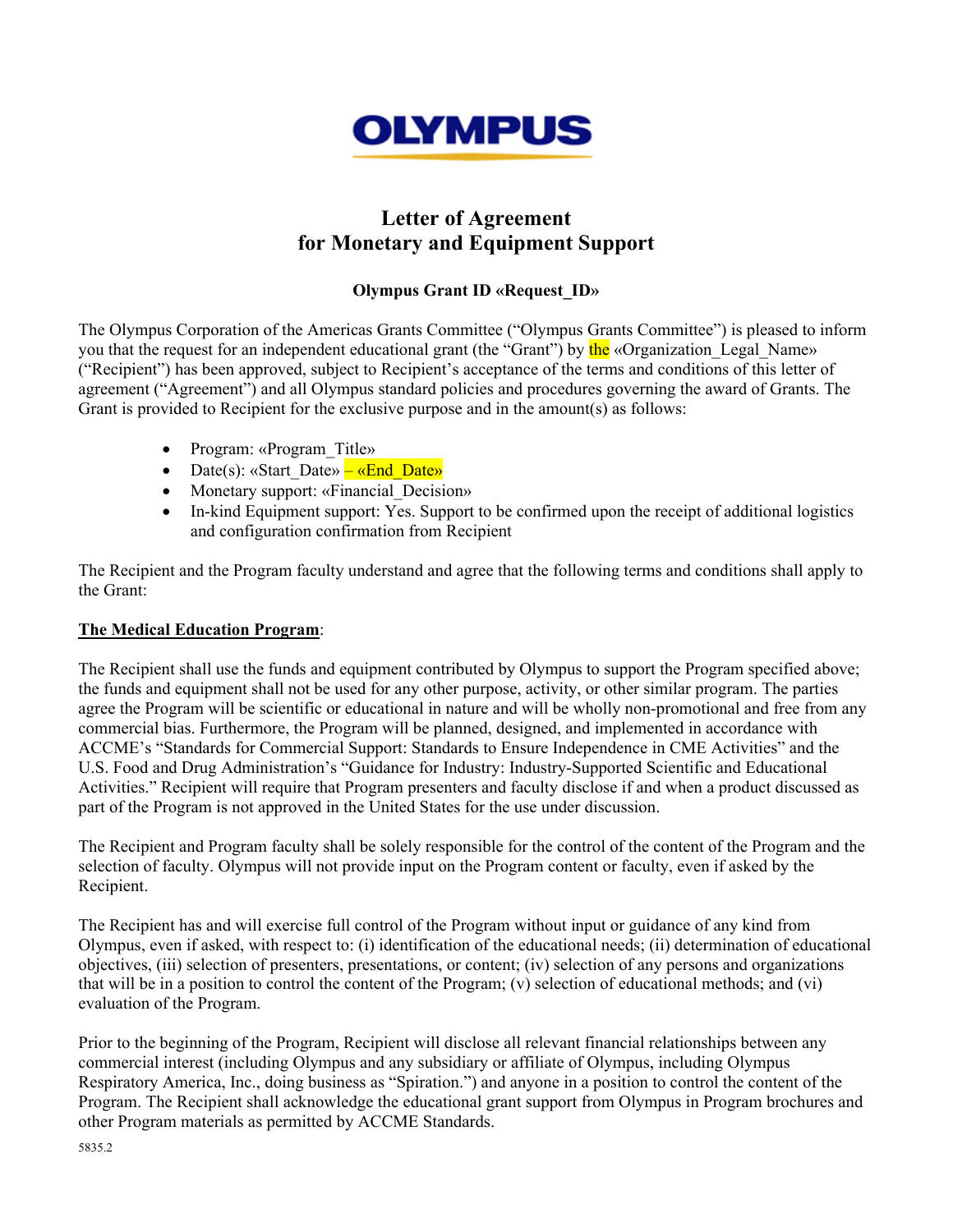Recipient will ensure that no promotional activities or product advertisements are in the same room or in any obligate path to the Program immediately before, during, or after.

Upon reasonable notice by Olympus, Olympus reserves the right to send an authorized representative (independent of any Olympus commercial purposes) to the Program for the purposes of observing the Program to insure adherence to the aforementioned provisions.

#### **Grant Payment and Reconciliation**:

The parties agree to comply with all applicable federal, state and local laws, regulations, ordinances, Government agency interpretations of laws and regulation with respect to performance of all provision of this agreement. The parties intend for this agreement to comply with the federal anti-kickback statute, U.S.C. § 1320a-7b (b) and its regulations, the Foreign Corrupt Practices Act ("FCPA"), and the provisions of the AdvaMed Code of Ethics on Interactions with Health Care Professionals. Olympus, the Recipient, and Program faculty agree the Grant is not being furnished in exchange for any past, present, or future agreement that the Recipient or Program faculty prescribe, purchase, order, or use Olympus' products, or arrange for or recommend the prescription, purchase, order, or use of Olympus' products.

Recipient acknowledges and confirms that no portion of the Grant will be used to provide payments or other items of value to physicians or other health care professionals participating in the Program as faculty, attendees, or in any other capacity. This prohibition applies but is not limited to any honoraria, compensation, meals, lodging expenses, travel expenses, or other benefits for such individuals.

The Grant shall be paid by Olympus only to the Recipient. Olympus will provide no other funds to individuals involved in the Program. Olympus' financial responsibility is limited to the Grant provided to the Recipient; claims for payment by subcontractors or third parties involved in the Program are the sole responsibility of the Recipient. If the Program is cancelled or postponed beyond six (6) months, Recipient shall promptly return the funds to Olympus.

At Olympus' request, the Recipient agrees to provide to Olympus an accounting, in reasonable detail, for the expenditure of Grant funds and the use of Olympus' equipment. If Recipient fails to respond to Olympus' request for reconciliation within 90 days of the completion of the Program, the Recipient will lose the ability to apply for new grants—and any pending grant requests may be placed on hold—until the outstanding reconciliation has been completed.

If the Program reconciliation indicates that the amount of Olympus' funding exceeds the actual and bona fide expenses for the Program, the Recipient agrees to return any unused funds to Olympus upon request. No new or pending grant requests will be considered until excess funds are returned. Olympus may disclose this grant if and as required by applicable laws and regulations.

### **In-Kind Equipment Support:**

5835.2 The Equipment, including any unused consumable or disposable products, is and will remain the exclusive property of Olympus and must be returned to Olympus upon the conclusion of the Program or immediately upon any earlier cancellation or postponement of the Program. Recipient may not disassemble, repair, tamper with, alter, change, or modify the equipment. In-kind Equipment support is subject to Olympus' inventory availability and Recipient's responses to additional requests for logistics or configuration details from Olympus on or before deadlines provided by Olympus. Olympus reserves the right to make modifications and substitutions to the equipment list due to errors or oversights by Olympus and/or Recipient. Olympus will notify Requestor of the calculated sum of in-kind support upon request. All other costs and expenses incurred by Recipient in connection the Grant, including, for example, for third-party support, labor, transportation, and event administration and operations, shall be the sole responsibility of Recipient.